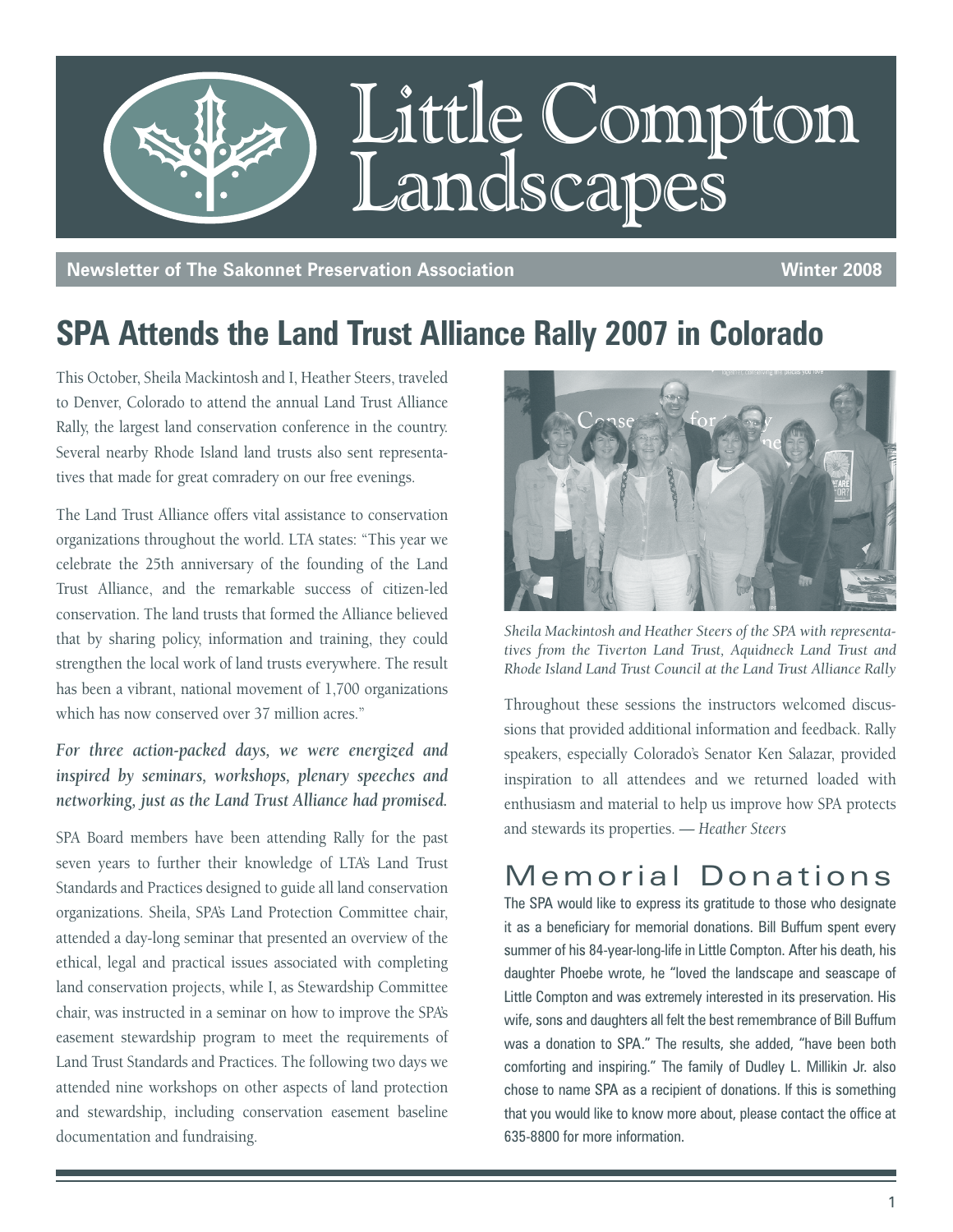

### Sakonnet Preservation Association

#### **Officers**

Abigail Brooks, President Heather Steers, Vice-President Sarah Whitehead, Secretary Bob Wolter, Treasurer

#### **Directors**

Abigail Brooks Ron Bogle Christopher Burns Rosemary Colt John Farr Nan Haffenreffer Steve Horowitz Peter Lozier Sheila Mackintosh Richard Ross Jack Selvaggio Suzie Shaw Heather Steers Terry Tierney Sarah Whitehead Bob Wolter

#### Advisors Council

David V.D. Borden Nicholas T. Long Stetson Eddy Roger Y. Greene Karen Richmond

Newsletter Editor Rosemary Colt

> Design Chris O'Toole

#### **SPA**

P.O Box 945 Little Compton RI 02837 Phone/fax: 401-635-8800 Office: 7 South of Commons

# *SPA Annual Meeting 2007*

The SPA Annual Meeting was held at the Stone House on July 11. President Larry Anderson welcomed members and guests, especially those attending from The Nature Conservancy, the Little Compton Agricultural Conservancy Trust and the Tiverton Land Trust. On behalf of the Nominating Committee, Jana Porter submitted the slate of SPA officers for 2007-08: Abigail Brooks, President, Heather Steers, Vice President, Bob Wolter, Treasurer, and Sarah Whitehead, Secretary. The slate of Directors included Ron Bogle, Chris Burns, Rosemary Colt, John Farr, Nan Haffenreffer, Steve Horowitz, Peter Lozier, Sheila Mackintosh, Richard Ross, Jack Selvaggio, Suzie Shaw and Terry Tierney. A motion was approved and passed to appoint the slate as presented. Incoming President Abigail Brooks recognized retiring Board Members Gail Thacher, Piper Hawes, Jana Porter and Larry Anderson. Larry then thanked major donors and adjourned the business portion of the meeting at 7:20.

Abigail Brooks introduced the speaker, Keith Lang, Executive Director of the Champlin Foundations, who spoke to the group about the challenges facing land conservation efforts in Rhode Island, where it is sometimes difficult to convince residents that preservation is



*Keith Lang addresses challenges of land conservation*

not an "elitist" issue. He spoke about Block Island's ultimately successful campaign to create a trail system crossing both conserved and unprotected properties. Land conservation on the island has increased the value of land, but residents recognize the importance of preservation to their tourist economy and to the quality of island life. In closing, he stated that education is the key to ensuring that future generations will understand the value of conserving space as he did, driving down to Little Compton on a beautiful summer afternoon. *— Rosemary Colt*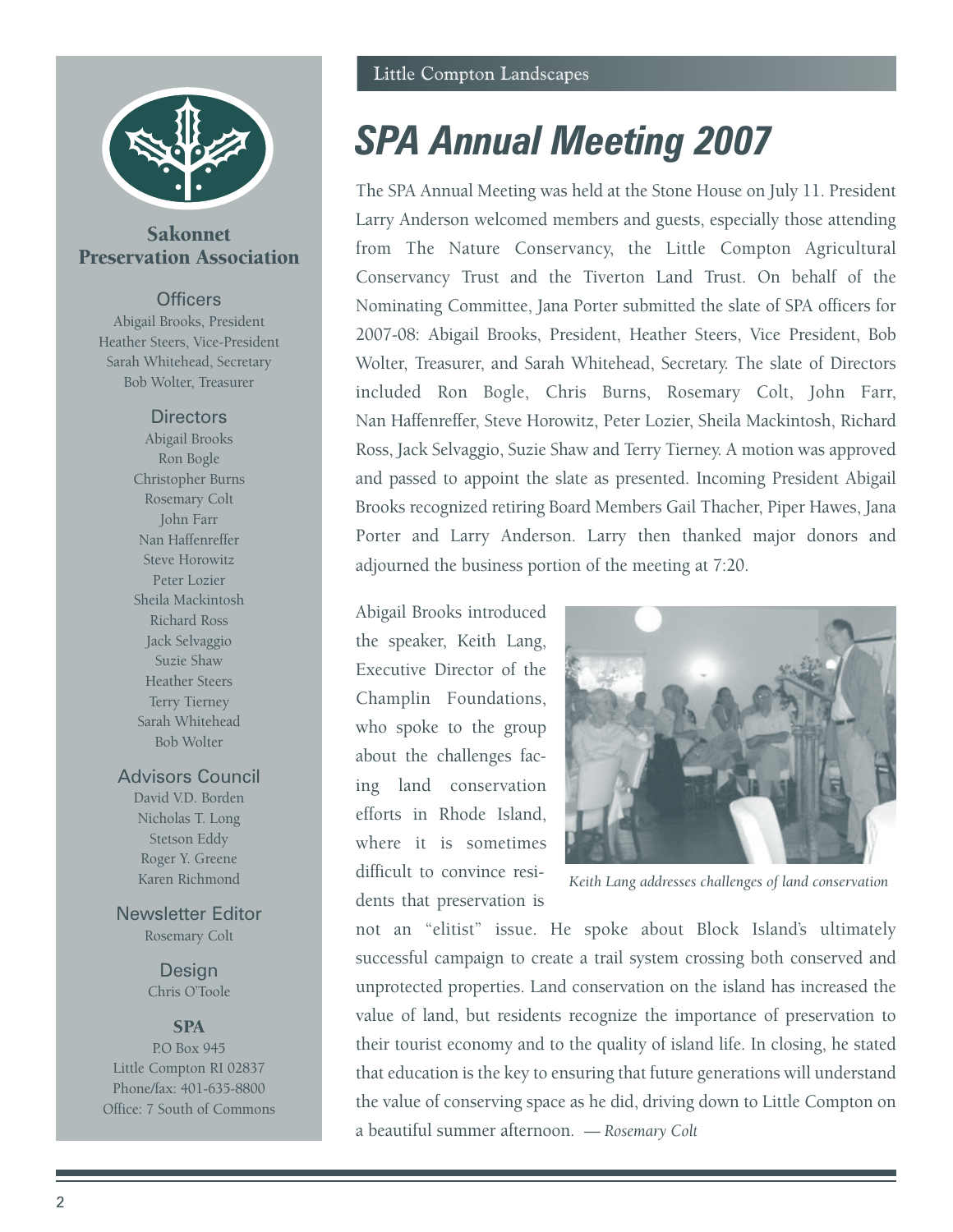### *Letter From The President*

I was invited to speak at *Cooking for Conservation* this past July, an event that took place on a remarkable evening at the Sakonnet Vineyards. Its purpose was to showcase and celebrate the work of four land conservation organizations working on the ground in Little Compton — Sakonnet Preservation Association, The Little Compton Agricultural Conservancy Trust, The Audubon Society of RI, and The Nature Conservancy. Each organization submitted a list of donors, volunteers and Board members to invite as honorees for their contribution to the conservation successes that have accumulated here.

Each group's representative spoke about the accomplishments of their organization. I was proud to relay my thoughts and

feelings just eleven days after my election to the position of President of the Board. What follows are the words with which I tried to express how deeply moving and important I find the work of conservation in this town of ours and SPA's particular contribution to the effort.

"I like thinking of our organization as a seedbed for local conservation. After all, it was five forward thinking townspeople who understood back in the early '70's that preserving what makes Little Compton special for generations to come

would take action. So they incorporated the first land trust in the state, on January 14, 1972, to be known as the Sakonnet Preservation Association.

Thirteen years later, four who had served as Board members and Presidents of our organization — David Borden, Stetson Eddy, Representative Paul Suttell and Senator Michael Forte led the effort to create the Little Compton Agricultural Conservancy Trust as a way to ensure a source of income for land preservation as development pressures increased. Little Compton became one of only two communities in the state to succeed in creating a real estate transfer tax for land preservation use.

Then, in 1998, another leader of our organization, Larry

*SPA President, Abigail Brooks*

Anderson, had the foresight to recognize that public education about land conservation is essential. As a writer himself, he was equipped to help us launch bi-annual newsletters. Coupled with an annual public spring education event, SPA began working to overcome misconceptions and lack of knowledge about land conservation within the community. Our membership grew exponentially.

One Spring Education event, under the leadership of another Board President Heather Steers, brought Scott Millar to Little Compton to introduce the concept of conservation development. The town is now preparing to explore possible conservation zoning ordinances that take the protection of important natural or scenic features of the landscape into consideration.

> Outreach to the town's schoolchildren was launched and continues in earnest as a way to reach the next generation of land conservationists. And we are currently engaged in an effort to secure permanent conservation easements on the land that includes Watson Reservoir.

> All of this has taken place while the organization has accumulated 352 acres of responsibility in the form of conservation easements or outright ownership of protected properties that require annual monitoring and managing. Through the

incredible generosity of its members, donors and hardworking volunteers, SPA reflects a tremendous will to try to maintain some of the essential qualities of this extraordinary place.

Few coastal areas in this country can claim to have had the foresight and the success maintaining some recognizable semblance of the beauty of a century or two ago that is a hallmark of our community. The cumulative efforts of all that we represent here — visionaries, organizations, donors and volunteers who have preceded and will follow us — will be laid down on this landscape for generations to come. Let us keep leading with innovation, by example, by being inclusive, far-sighted, generous and thoughtful in the exciting and challenging work of land conservation." — *Abigail Brooks, President, SPA*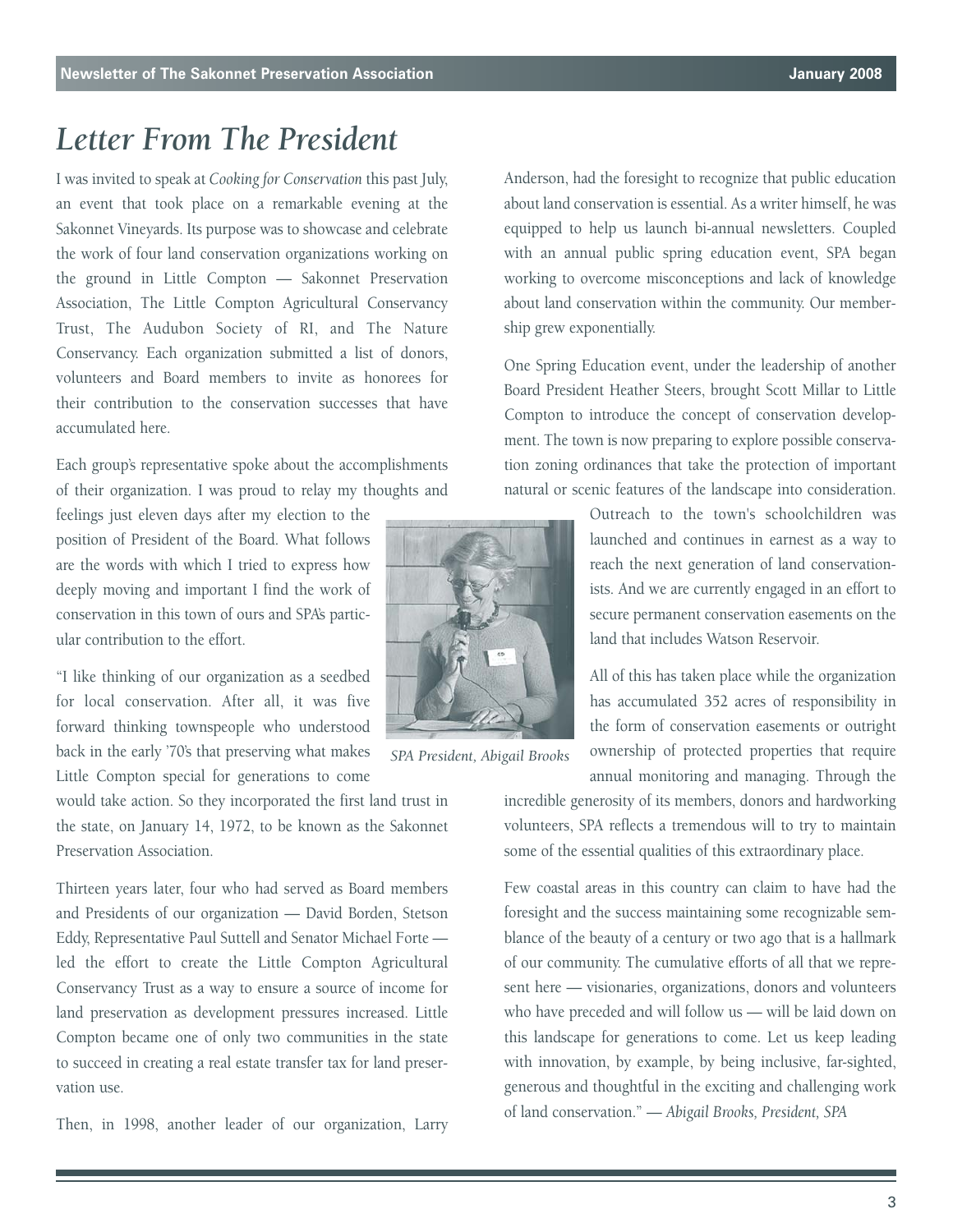### **Monitoring Workshop**

Saturday, October 13th dawned chilly and clear as a bell. Sheila Mackintosh, Chair of our Land Protection Committee, Heather Steers, Chair of our Stewardship Committee and I had planned a walk and monitoring workshop for our Board members and volunteer monitors. We would walk the SPA's Duffield property off West Main Road up to and around The Nature Conservancy's Bumble Bee property. The weather could not have been more perfect, and The Nature Conservancy had granted us the permission we needed to visit Bumble Bee.

Monitoring properties is one of our organization's most important duties. When we receive a donation of a conservation easement or property, it is our responsibility to check the property annually to ensure its conservation value is being protected by its owner or to manage it appropriately if it belongs to our organization. On properties where SPA holds a conservation easement, our monitors invite the landowner to accompany them to walk the property boundaries and review the terms and conditions of the easement. Monitors record any natural or man-made changes that may have occurred on the property since the last annual visit. On the properties we own outright, monitors check to see that the management plan for that property is being implemented appropriately, which may include mowing, cleaning up debris, and controlling invasive plants, for example.



*Admiring the view from Bumble Bee*

We are blessed with an extraordinarily dedicated group of twenty-one monitors that includes current and former Board members and community volunteers. With increased tax deductions for the donation of conservation easements has come increased scrutiny by the IRS to ensure the organization holding the easement has the capacity to protect the terms of the agreement in perpetuity. So accepting conservation easements and property donations is a huge commitment and responsibility on our part, and we take it seriously.



Ten of us gathered on West Main Road and walked for the next hour-and-a-half, stopping at various points along the way to listen to Fred Bridge (who monitors the Duffield property) and Heather describe the kinds of things monitors should be looking for on a monitoring visit to a property.

*Fred Bridge at work*

Walking through the woods of Duffield up into the open fields of Bumble Bee was a reminder to all of us of the value of land protection in Little Compton. The beauty of these unspoiled places was enhanced by knowing our increasingly precious places of animal and bird habitat and watershed protection will remain for generations to come.

I walked away from that gathering with an even greater sense of the importance of our work and awe for the generosity of so many townspeople who have chosen to protect their land from development for the benefit of all. Protecting our natural resources, particularly our surface water, helping keep our tax rate low by limiting development and conserving the scenic vistas that define the beauty of this place we love are gifts to all of us that come with conserved properties. As an Almy family member recently pointed out at a public meeting, you do it for the Town, not for the money. *— Abigail Brooks*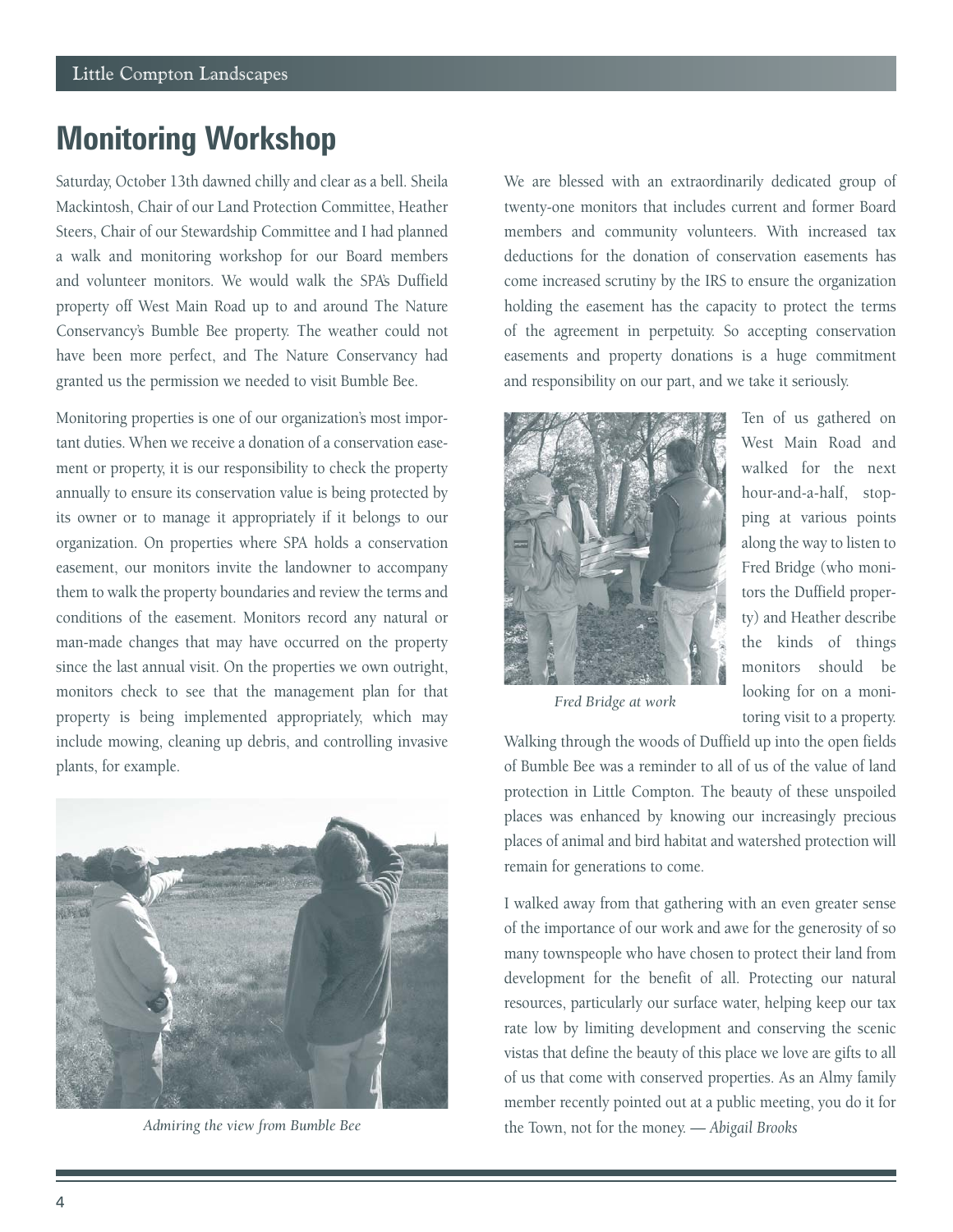### **Public Information Event**

We are pleased to have Ames Colt as the speaker at our annual Spring Public Information Event to be held at the Little Compton Community Center at 7 PM on April 3rd. Dr. Colt was appointed by the legislature in September 2006 to be the first Chair of the Rhode Island Bays, Rivers, and Watersheds

> Coordination Team. As he explains on the organization's website, the Team "fits the definition of a lively experiment in state government in that it seeks to harness the capabilities of our state agencies dedicated to environmental protection and economic



*Dr. Ames Colt*

development." With a doctorate in coastal and environmental science from the University of Massachusetts, Colt was most recently the Associate Director of the Sea Grant Program at the University of Rhode Island. He has contributed to the practice of coastal and marine environmental science, coastal and ocean management planning and policy analysis in a variety of roles in academia, the public and private sectors. Last but not least, he has long-standing ties to Little Compton and an abiding interest in conserving its land and water resources. *Watch for more information.* 

# **Cooking for Conservation**

Sakonnet Vineyards was the site of an evening gathering on July 22, during which the SPA joined local organizations to express their appreciation to area residents for support of land conservation initiatives in the Sakonnet area. Nancy Verde Barr and Al Forno owners Johanne Killeen and George Germon added flavor to the event by sharing cooking tips and autographing their cookbooks.

Representatives from The Nature Conservancy, the Audubon Society of Rhode Island, and the Little Compton Agricultural



Conservancy Trust joined with SPA in thanking those present for their commitment to land conservation *(see page 3)*. Speakers noted that significant progress has been made protecting land in both Little Compton and Tiverton but added that continued diligence is needed. In part, the success of these four groups is due to collaboration

*Heather and Mike Steers*

between them and partnerships among them; for example, the preservation of the Marvell property and of Bumble Bee Farm was the result of joint effort. *— Jana Porter & Rosemary Colt*



### Sakonnet Preservation Association

| YES, I WOULD LIKE TO BECOME A NEW MEMBER.              |         |  |
|--------------------------------------------------------|---------|--|
| Enclosed is my tax deductible membership contribution. |         |  |
| Individual Member                                      | \$20    |  |
| - Family Member                                        | \$25    |  |
| __ Sustaining Member                                   | \$35    |  |
| Patron                                                 | \$100   |  |
| __ Sponsor                                             | \$500   |  |
| Benefactor                                             | \$1,000 |  |
| Special Gift                                           |         |  |

#### Sakonnet Preservation Association P. O. Box 945, Little Compton, RI 02837 Phone/Fax: 401.635.8800

| Name         |  |
|--------------|--|
|              |  |
|              |  |
|              |  |
|              |  |
| Summer Phone |  |
|              |  |
|              |  |
|              |  |